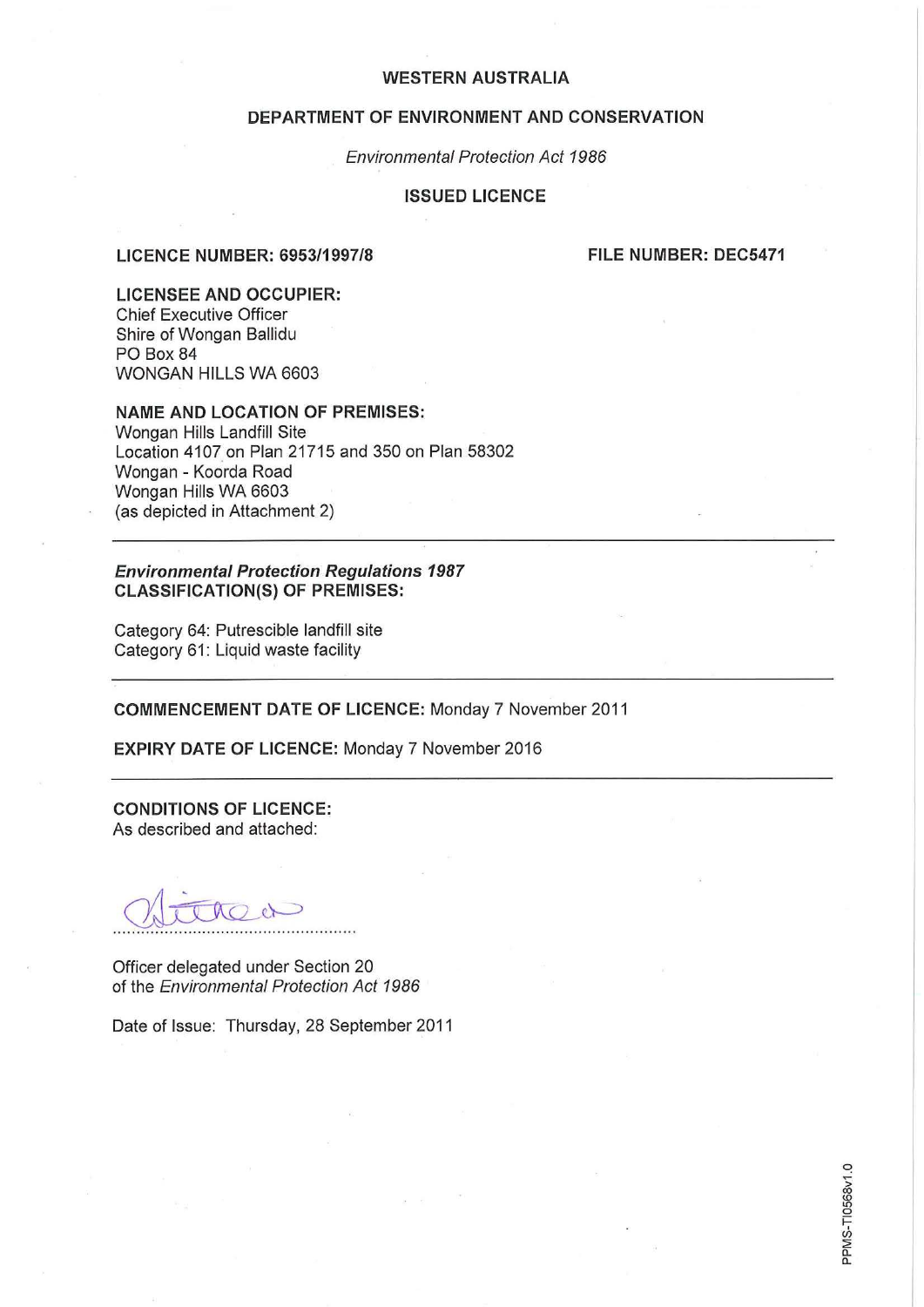# **DEPARTMENT OF ENVIRONMENT AND CONSERVATION**

### **Environmental Protection Act 1986**

# LICENCE NUMBER L6953/1997/8 FILE NUMBER DEC5471

#### **PREAMBLE**

#### **Applicability**

This licence is for the Shire of Wongan-Ballidu to operate the Wongan Hills Landfill Site, located on location 4107 on plan 217155 and Lot 350 on Plan 58302 Wongan-Koorda Road, Wongan Hills. This is a prescribed premises within Schedule 1 of the Environmental Protection Regulations 1987, as outlined in Table 1. The activities include, but are not necessarily limited to, the following operations:

- Burial of Class II putrescible waste; and
- a liquid waste facility

Table 1: Category under which the Wongan Hills Landfill Site is prescribed.

| Category<br>number | Category name                         | <b>Description</b>                                                                                                                                                                                                                                                                                  | <b>Production or</b><br>design<br>capacity |
|--------------------|---------------------------------------|-----------------------------------------------------------------------------------------------------------------------------------------------------------------------------------------------------------------------------------------------------------------------------------------------------|--------------------------------------------|
| 64                 | Class II putrescible landfill<br>site | Premises on which waste (as<br>determined by reference to the<br>waste type set out in the document<br>entitled "Landfill Waste<br><b>Classification and Waste Definitions</b><br>1996" published by the Chief<br>Executive Officer and as amended<br>from time to time) is accepted for<br>burial. | 20 tonnes or<br>more per year              |
| 61                 | Liquid waste facility                 | Premises on which liquid waste<br>produced on other premises (other<br>than sewerage waste) is stored,<br>reprocessed, treated or irrigated.                                                                                                                                                        | 100 tonnes or<br>more per year             |

### **Nominal Rated Throughput**

Any increase greater than 10% above the nominal rated throughput listed shall not occur unless the licensee has been granted prior approval in writing from the Director under the provisions of the Environmental Protection Act 1986.

### **Emergency, Accident or Malfunction**

The licensee should inform the Director as soon as is practicable of the identification of any discharge of waste which has occurred as a result of an emergency, accident or malfunction, or extreme weather conditions, otherwise than in accordance with any condition of this works approval and has caused or is likely to cause pollution.

### **Alteration to Premises**

Prior to making any significant alterations to the premises which may affect the air, water or noise emissions from the premises, the licensee must submit a proposal to the Director accompanied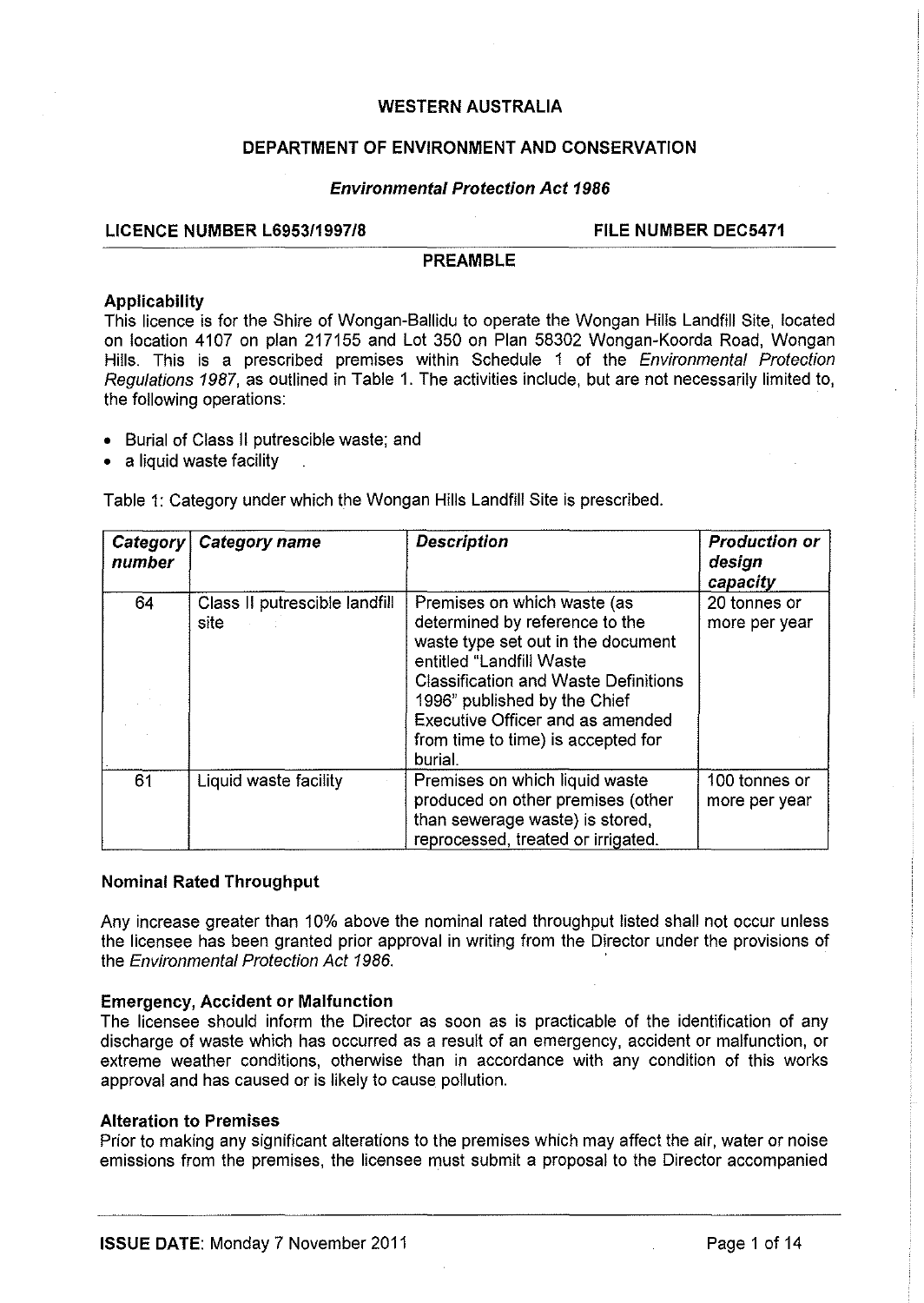# **DEPARTMENT OF ENVIRONMENT AND CONSERVATION**

#### **Environmental Protection Act 1986**

#### LICENCE NUMBER L6953/1997/8 FILE NUMBER DEC5471

by supporting information and plans which allow the environmental impact of the change to be assessed.

### **General Requirements**

The following statements reflect important sections of the *Environmental Protection Act 1986* and are included for the information of the licensee:

- Noise emissions from operations on site are required to comply with the *Environmental* Protection (Noise) Regulations 1997;
- the licensee should take all reasonable and practicable measures to prevent or minimise the discharge of waste and the emission of noise, odours or electromagnetic radiation from the premises; and
- the licensee should inform the Director at least 24 hours prior to the commencement of any planned non-standard operations, which may have the potential to cause pollution.

#### **Compliance with other Acts, Regulations and Policy**

The licensee should be aware that these conditions do not exempt them from other statutory obligations under the Bush Fires Act 1954, Environmental Protection Act 1986 or Health Act 1911. Where there is conflict between the conditions set in this licence and any Act or Regulation, the latter takes precedence.

Where appropriate, the licensee should be aware of and comply with the following policy documents issued by the Department of Environment and Conservation (and advise the Director where the licensee is unable to comply with any of the documents):

- Landfill Waste Classification and Waste Definitions 1996 (as amended);
- Guidelines for Acceptance of Solid Waste to Landfills, January 2001;
- Code of Practice Rural Landfill Management, November 2000;
- Code of Practice Management of Clinical and Related Wastes; and
- Guideline Groundwater Monitoring at Municipal Landfill Sites issued by the Department of Minerals and Petroleum Resources (Geological Survey of WA).

#### **Green waste**

The licensee should be aware that the Fire and Emergency Services Authority of Western Australia (FESA) authorise burning of greenwaste during Prohibited and Restricted Burning Times under the Bush Fires Act 1954. The licensee should also be aware that one of the State's objectives is to divert segregated greenwaste from landfills. The licensee should endeavour to implement strategies that will meet this objective.

### **Buffers**

In the past, landfills have caused significant offsite impacts to adjacent land which have resulted in restrictions being placed on the landfill's operations. To minimise these impacts, a 35 metre internal buffer zone has been set in this licence, however this may not be adequate and the buffer distance set in the code of practice for 'Rural Landfill Management' management should be followed where possible. Where appropriate buffer distances cannot be maintained and protected in the local authority's town planning scheme it can be expected that the internal buffer distance will be increased to compensate for the loss of buffer distance.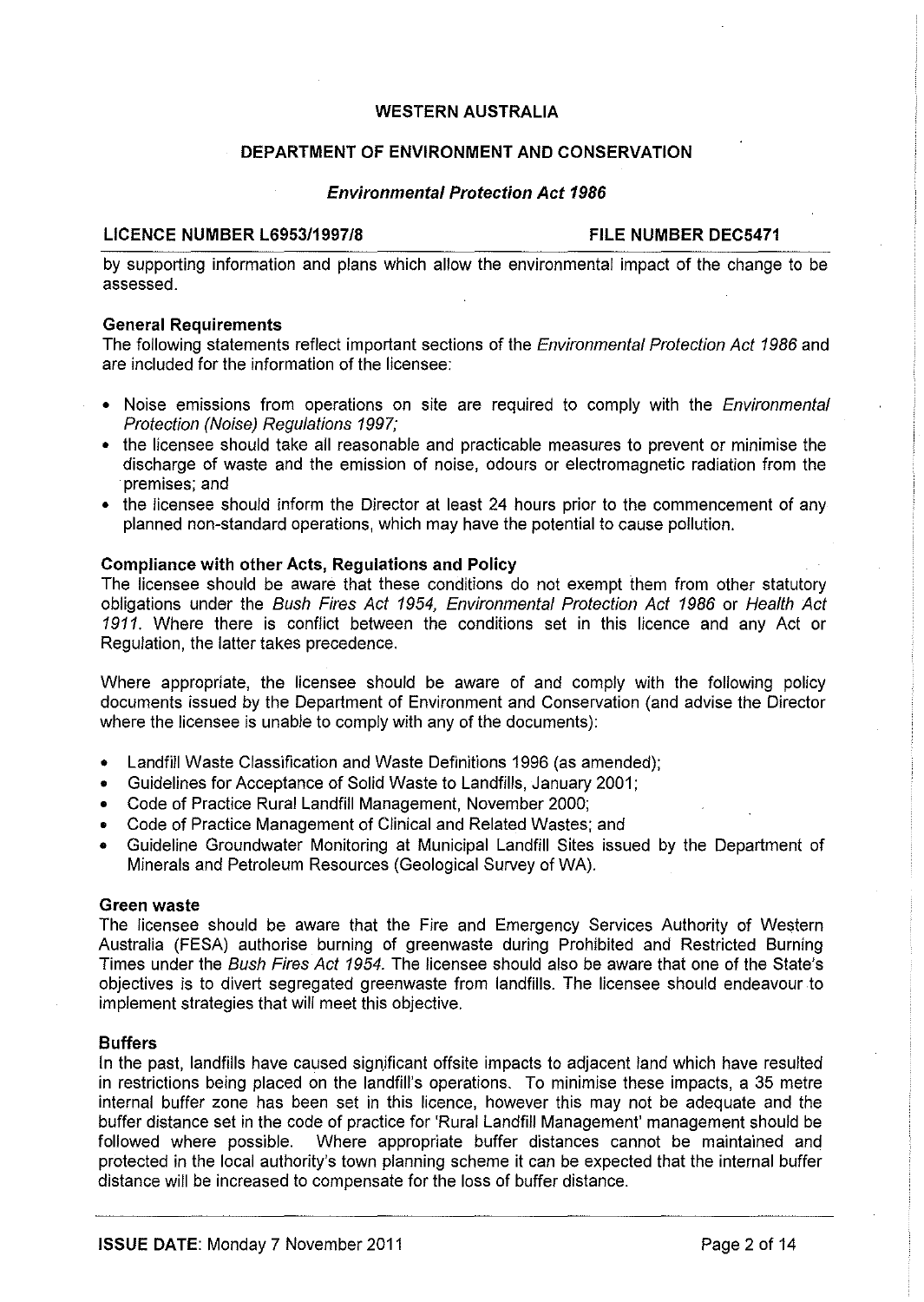# **DEPARTMENT OF ENVIRONMENT AND CONSERVATION**

## **Environmental Protection Act 1986**

# LICENCE NUMBER L6953/1997/8 FILE NUMBER DEC5471

# **CONDITIONS OF LICENCE**

# **DEFINITIONS**

In these conditions of licence, unless inconsistent with the text or subject matter:

"approved" and "approval" means approved and approval in writing from time to time, respectively;

"asbestos" means as defined in the Environmental Protection (Controlled Waste) Regulations 2004;

"asbestos waste" means Special Waste Type 1 as defined in the current version of the "Landfill Waste Classification and Waste Definitions 1996 (As amended December 2009)";

"authorised person or inspector" means an authorised person or inspector as defined in sections 87 and 88 respectively of the Environmental Protection Act 1986;

"biological wastes" means septic tank and grease trap waste Environmental Protection (Controlled Waste) Regulations 2004;

"clean fill" means material that will have no harmful effects on the environment and which consists of rock or soil arising from the excavation of undisturbed material. For material not from a clean excavation, it must be validated to have contaminants below relevant ecological investigation levels (as defined in the document Assessment Levels for Soil, Sediment and Water, Department of Environment, 2003);

"clinical waste" means waste generated by medical, nursing, dental, veterinary, pharmaceutical or other related activity which is:

- (a) poisonous or infectious;
- (b) likely to cause injury to public health; and
- (c) contains human tissue or body parts;

"cover material" means subsoil or other approved inert waste used for covering of waste;

"Director" means the Director of the Environmental Regulation Division of the Department of Environment and Conservation for and on behalf of the Chief Executive Officer as delegated under Section 20 of the Environmental Protection Act 1986;

"Director" and "Department of Environment and Conservation" for the purpose of correspondence means:

Regional Leader, Industry Regulation Wheatbelt Regional Office Department of Environment and Conservation PO Box 100

Telephone: 9622 8940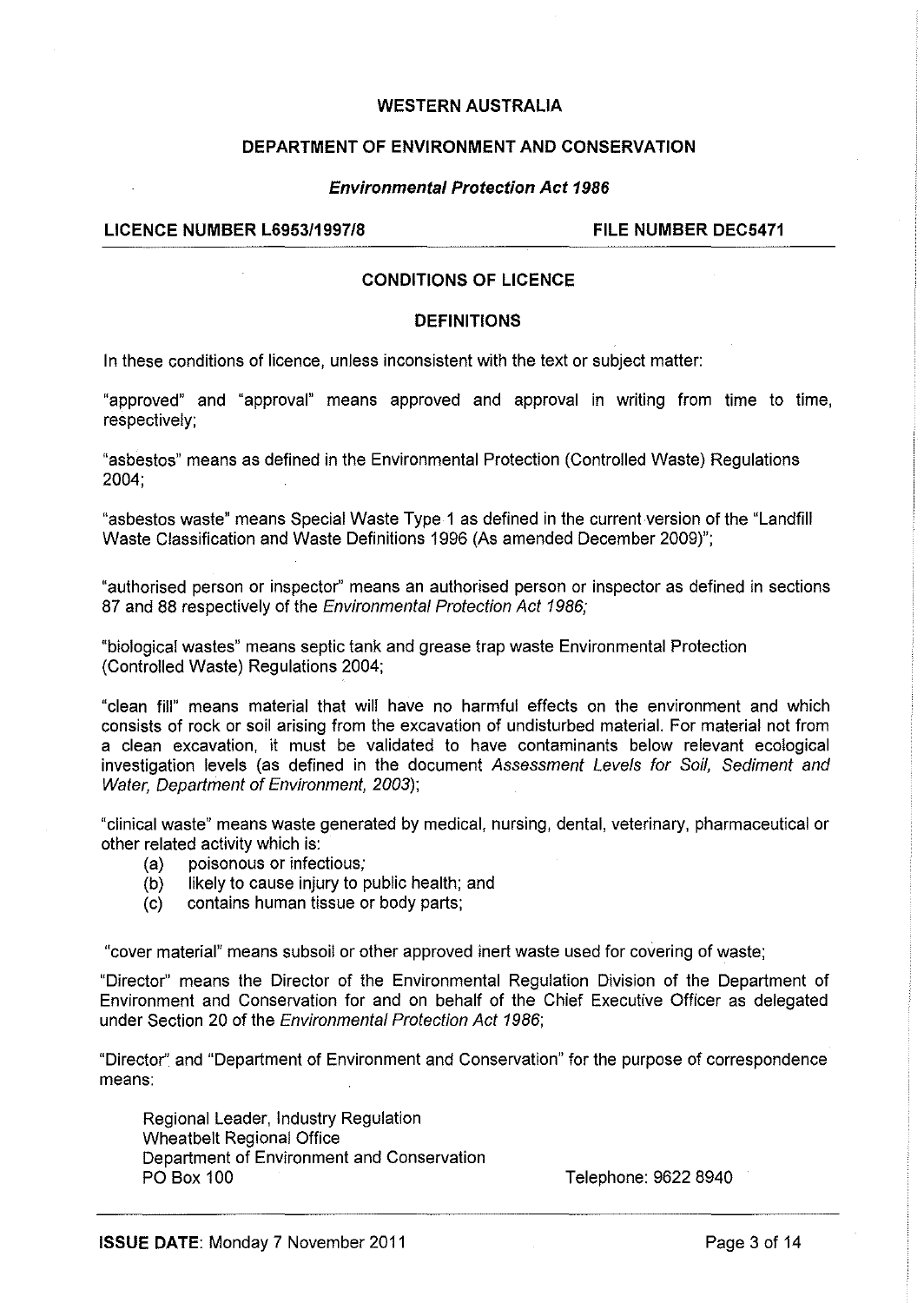# **DEPARTMENT OF ENVIRONMENT AND CONSERVATION**

### **Environmental Protection Act 1986**

#### **LICENCE NUMBER L6953/1997/8 FILE NUMBER DEC5471**

NARROGIN WA 6714 **Facsimile: 9622 8947**;

"DEC" means the Department of Environment and Conservation;

"designated burning area" means an area of a the premises that has been designated by the occupier of the premises as a designated burning area and which:

- (a) is at least 50 metres from the boundary of the premises;  $\cdot$
- (b) has no flammable material on it, other than the greenwaste and live trees, for a radius of 50 metres;
- (c) is positioned in the area of the site where waste (other than the greenwaste to be burnt) has not been deposited; and
- (d) is at least 500 metres from any person's residence or place of employment (other than the landfill site) or an educational institution, hospital or other public place.

"FESA" means the Fire and Emergency Services Authority of Western Australia;

"Fire Control Officer', in relation to the premises, means a person who has such qualifications in fire fighting or fire control as are approved, appointed to that position by the occupier of the premises;

"garden waste or green waste" means biodegradable waste comprising plants and their component parts such as flower cuttings, hedge trimmings, ·branches, grass, leaves, plants, seeds, shrub and tree loppings, tree trunks, tree stumps and similar materials and includes any mixture of those materials;

"green waste storage area" means any area where greenwaste is stored pending processing and/or any area where there is a mulched greenwaste windrow;

"hardstand" means an area with a prepared (sealed) or natural surface which has a low permeability (i.e. having a hydraulic conductivity of less than  $10<sup>-9</sup>$  metres per second at unit hydraulic gradient) which prevents escapes of any liquids from the surface into the subsoil and groundwater;

"Inert Waste Type 1" means waste as defined in the DEC document titled 'Landfill Waste Classification and Waste Definitions' 1996 (As amended December 2009);

"Inert Waste Type 2" means waste as defined in the document titled 'Landfill Waste Classification and Waste Definitions' 1996 (As amended December 2009);

"Inspector" means a person appointed to be an Inspector under Section 88 of the *Environmental* Protection Act 1986 (the Act);

"internal buffer distance" means the distance from the boundary of the premises to any area on the premises used for disposal, storage or transfer of waste;

'Landfill Waste Classification and Waste Definitions' 1996 (As amended December 2009); means the DEC document of that name published by the Director General, Department of Environment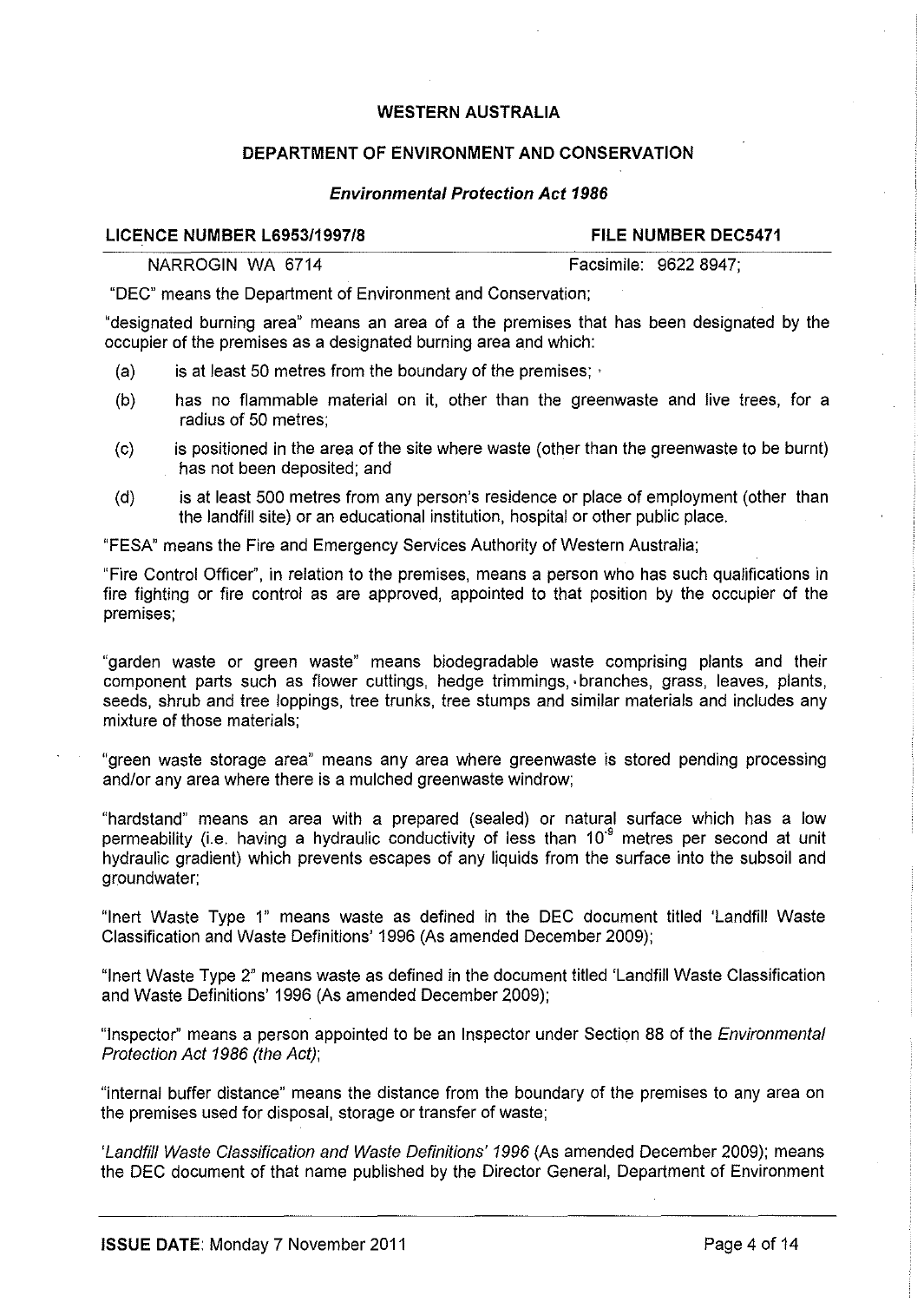# **DEPARTMENT OF ENVIRONMENT AND CONSERVATION**

#### **Environmental Protection Act 1986**

#### LICENCE NUMBER L6953/1997/8 FILE NUMBER DEC5471

and Conservation on 17 December 2009 pursuant to items 63, 64 65 and 66 in Schedule 1, Part 1 of the Environmental Protection Regulations 1987;

"licensee" means the Shire of Wongan-Ballidu;

"low strength wastewater'' as defined in the Environmental Protection (Controlled Waste) Regulations 2004;

"mm" means millimetre;

"mg/L" means milligrams per litre;

"NATA" means National Association of Testing Authorities;

"premises" means Shire of Wongan-Ballidu, Wongan Hills Landfill Site, located on location 4107 on plan 217155 Wongan-Koorda Road, Wongan Hills as depicted in Attachment 1;

"putrescible waste" means the organic component of the waste stream which can be decomposed by microbial action and become putrid and likely to cause obnoxious odours and attract (scavenging) birds or animals; putrescible waste includes food wastes or wastes of animal or vegetable origin;

"surface water body" means any natural or artificial water course or wetland (as those terms are defined in the Rights in Water Irrigation Act 1914), dam or other impoundment and any other surface water exposed to the atmosphere;

"Special Waste Type 1" means:

- (a) asbestos wastes; and
- (b) includes materials specified under the heading "Examples of type I special waste' in Landfill Waste Classification and Waste Definitions 1996 (as amended December 2009);

"Special Waste Type 2" means:

- (a) clinical waste; and
- (b) includes material specified under the heading Examples of type 2 special waste, in Landfill Waste Classification and Waste Definitions 1996 (as amended December 2009);

"tipping area" means the area of the premises where waste currently being brought to the premises is being deposited; and

"wire stock fence" means a fence at least 1.2 metres in height which is constructed from five strand plain or barbed wire or a ringlock fence with at least one strand of plain or barbed wire on top.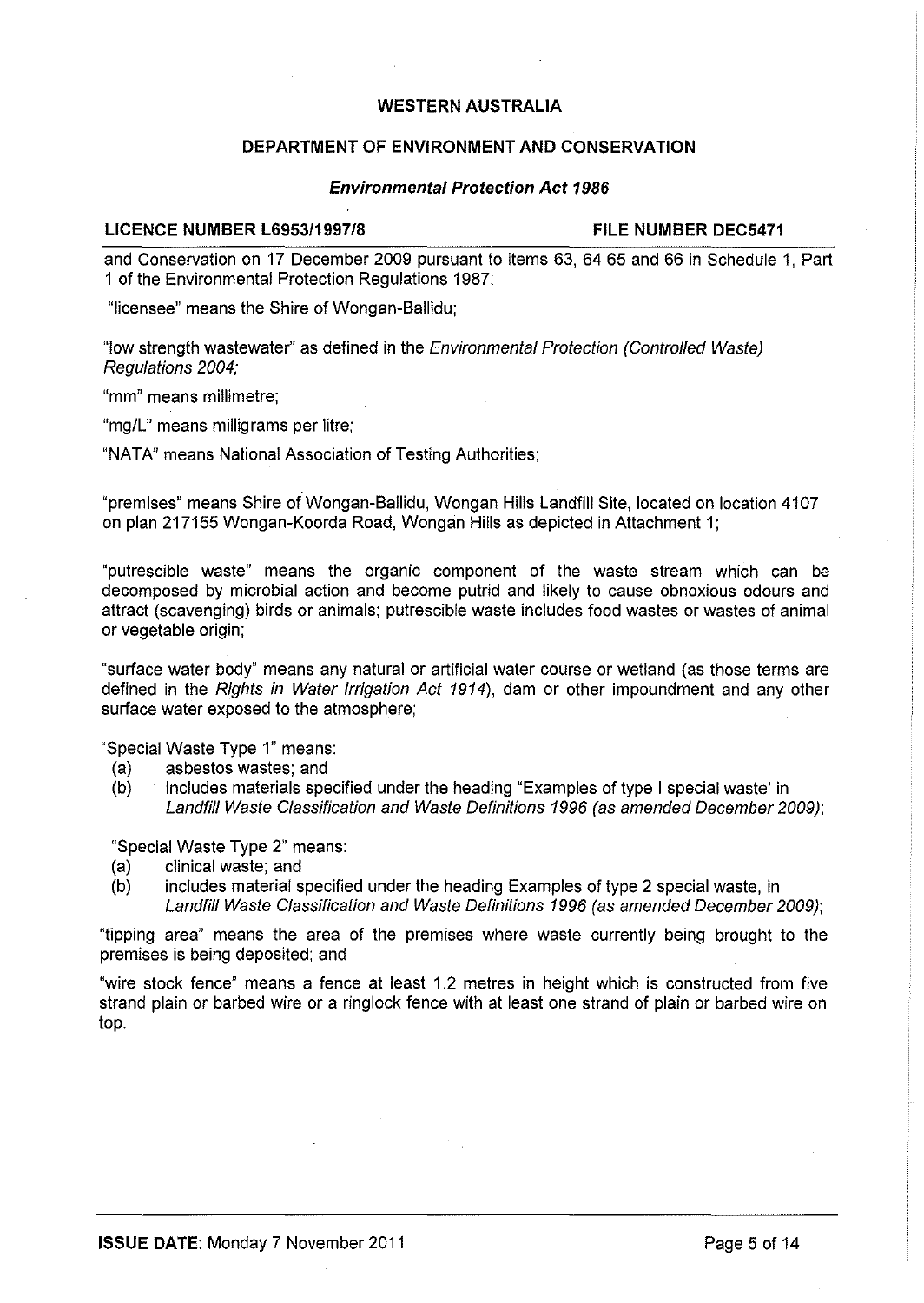### **DEPARTMENT OF ENVIRONMENT AND CONSERVATION**

#### **Environmental Protection Act 1986**

#### **LICENCE NUMBER L6953/1997/8 FILE NUMBER DEC5471**

### **GENERAL CONDITIONS**

#### WASTE ACCEPTANCE AND MANAGEMENT

1. The licensee shall accept and bury only the following types of waste at the premises:

- (a) clean fill;
- (b) Type 1 inert wastes;
- (c) Type 2 inert wastes;
- (d) putrescible wastes;
- (e) Special Waste Type 1 (Asbestos Waste);
- (f) Special Waste Type 2 (Biomedical Waste); and
- (g) other wastes, including contaminated solid wastes, that comply with Class II criteria in the document titled 'Landfill Waste Classification and Waste Definitions' 1996 (as amended).

# SPECIAL WASTE TYPE 1 MANAGEMENT

- 2. The licensee shall ensure that asbestos waste or material containing asbestos is deposited at the premises according to the following requirements:
	- (a) accept only asbestos waste or material containing asbestos which is sealed in double-lined or double bagged, heavy duty plastic sheeting of at least 0.2 millimetres thickness;
	- (b) accept only asbestos waste or material containing asbestos, which is labelled or marked with the words "CAUTION - ASBESTOS" in letters not less than 50 millimetres high;
	- (c) as soon as practicable and before compaction, cover the asbestos waste or material containing asbestos with a layer of soil at least 300 millimetres thick or with a layer of dense, inert and incombustible material at least 1 metre thick;
	- (d) record as grid references on a premises plan all locations used for the disposal of asbestos waste or material containing asbestos and keep this plan as a permanent record;
	- (e) keep a permanent register of each load of asbestos waste or material containing asbestos deposited at the premises, including the date, the name of person that deposited the asbestos or material containing asbestos and the vehicle registration number;
	- (f) witness the covering of the asbestos waste or material containing asbestos and sign the register referred to above within two hours of the covering taking place;
	- (g) not deposit any asbestos waste or material containing asbestos within two metres of the final tipping surface of the landfill;
	- (h) operate the landfill such that any existing asbestos waste or material containing asbestos deposited at the premises remains undisturbed; and
	- (i) make all records available for viewing or copying by an authorised person or inspector upon request.

#### SPECIAL WASTE TYPE 2 MANAGEMENT

3. The licensee shall take the following measures when managing Special Waste Type 2 (biomedical waste) at the premises: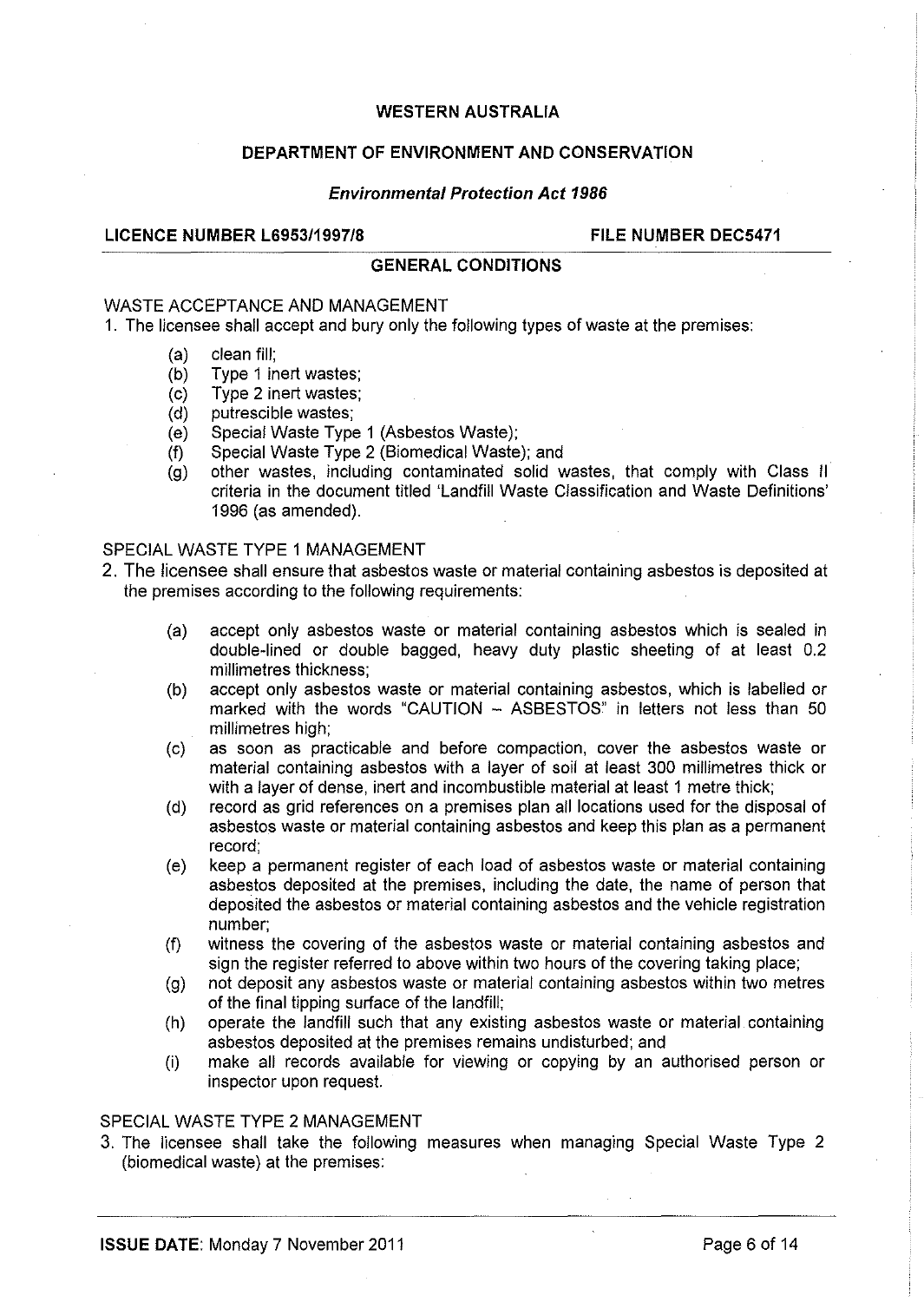# **DEPARTMENT OF ENVIRONMENT AND CONSERVATION**

#### **Environmental Protection Act 1986**

#### **LICENCE NUMBER L6953/1997/8 FILE NUMBER DEC5471**

- (a) the licensee, or their representative., must complete and sign the original waste transport certificate, noting, in writing, any discrepancies between waste declared and waste received;
- (b) keep a record of the waste transport certificate for at least three years;
- (c) immediately unload and cover the waste to a minimum depth of one metre of soil or solid waste;
- (d) define the disposal area(s) by grid references on the site plan;
- (e) ensure the disposal areas are not excavated or uncovered during subsequent landfill operations;
- (f) restrict access to the landfill site where the waste is buried to authorised personnel only; and
- (g) make the information recorded in accordance with part (ii) of this condition available for viewing or copying by the Director during any inspection of the premises.

# MANAGEMENT OF LANDFILL ACTIVITIES

- 4. The licensee shall ensure that
	- (a) no waste is placed closer than 35 metres to the premises boundary;
	- (b) waste is placed in a defined trench or within an area enclosed by earthen bunds;
	- (c) the tipping area is restricted to a maximum linear length of 30 metres;
	- $(d)$  waste in the tipping area is covered in accordance with Table 1a;
	- (e) there is enough cover material to cover waste in accordance with part (d) of this condition, at least twice;
	- (f) waste is covered with cover material;
	- (g) waste is totally covered so that no waste is left exposed;
	- (h) the tipping area is no greater than two metres in height;
	- (i) waste shall be covered with a final cover at last one metre and
	- (i) waste shall be covered fortnightly.
- 5. The licensee shall maintain a perimeter fence around the site, a minimum of 1.2 metres in height, to restrict public access to the site to one point only, and to effectively control windblown waste.
- 6. The licensee shall ensure that any entrance gates to the premises are securely locked when the premises are unattended.
- 7. The licensee shall ensure that fortnightly inspections of the fence and gates referred to in conditions 5 and 6 are undertaken and any damage to the fence or gates is repaired within one working day of its discovery.

### ACCEPTANCE OF LIQUID WASTE

- 8. The licensee shall only dispose of the following Controlled Waste categories from the Environmental Protection (Controlled Waste) Regulations 2004 waste categories and descriptions:
	- (a)  $1.02$  Septage wastes  $-$  wastes for apparatus for the treatment of sewage;
	- (b) 1.03 Grease wastes- wastes resulting from food preparation;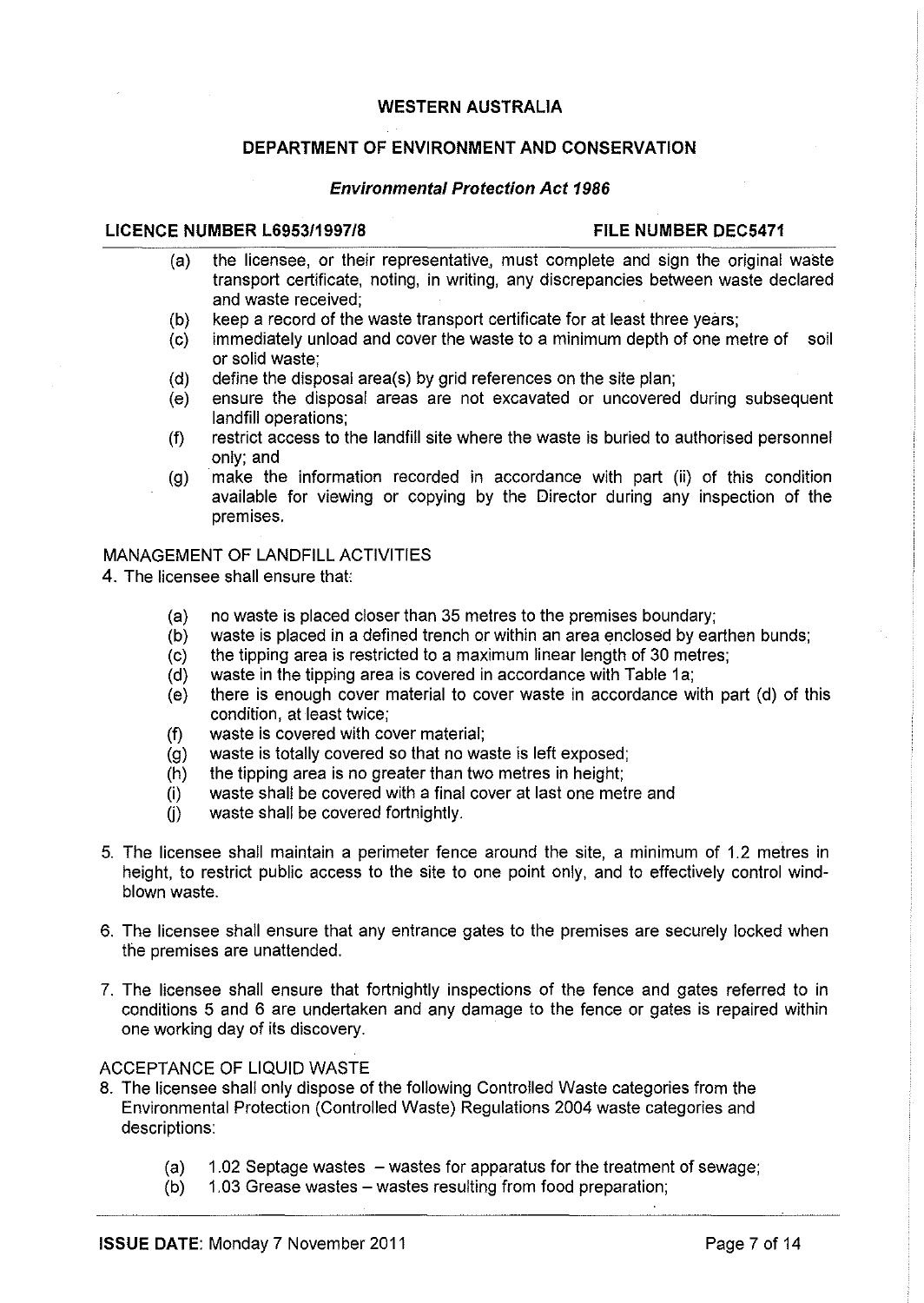# **DEPARTMENT OF ENVIRONMENT AND CONSERVATION**

#### **Environmental Protection Act 1986**

#### **LICENCE NUMBER L6953/1997/8 FILE NUMBER DEC5471**

- (c) 14.02 storm water;
- (d) 14.03 Pond water; and
- (e) 14.04 Fire debris and wash water.
- 9. The licensee shall maintain a fence 1.8 metres high around the perimeter of the liquid waste treatment lagoons. The licensee shall ensure that any entrance to the liquid waste treatment lagoons is securely locked when the liquid waste treatment lagoons are unattended.

#### WIND-BLOWN WASTE

- 10. The licensee shall ensure that wind-blown waste is contained within the boundaries of the premises.
- 11. The licensee shall ensure that any waste that has been washed or blown away from the tipping area is collected and returned to the tipping area on a weekly basis.

#### SIGNAGE

- 12. The licensee shall maintain a sign at the entrance to the premises which clearly displays the following:
	- (a) hours of operation (if applicable);
	- (b) contact telephone number for information and complaints or notification of fires;
	- (c) where applicable, a list of materials acceptable for recycling and the location of where they can be deposited on the premises;
	- (d) the types of waste that must not be deposited on the premises and a contact telephone number for alternative disposal options; and
	- (e) a warning, indicating penalties for people lighting fires.

### **AIR POLLUTION CONTROL CONDITIONS**

#### DUST SUPPRESSION

13. The licensee shall ensure that no visible dust crossed the boundary of the premises.

#### BURNING OF WASTE

- 14. The licensee shall not burn or allow the burning of non-greenwaste on the premises. The licensee shall ensure that no cardboard shall be burnt.
- 15. If green waste is burnt on the premises, the licensee, or a person nominated by the licensee, shall:
	- (a) ensure the green waste is dry and seasoned for at least two months before being burnt;
	- (b) ensure the greenwaste is burnt in a designated burning area;
	- $(c)$ provide an adequate water supply and distribution system to prevent fires from escaping beyond the greenwaste area;
	- (d) burn greenwaste in a manner to minimise the generation of smoke;
	- (e) burn greenwaste in windrows or trenches;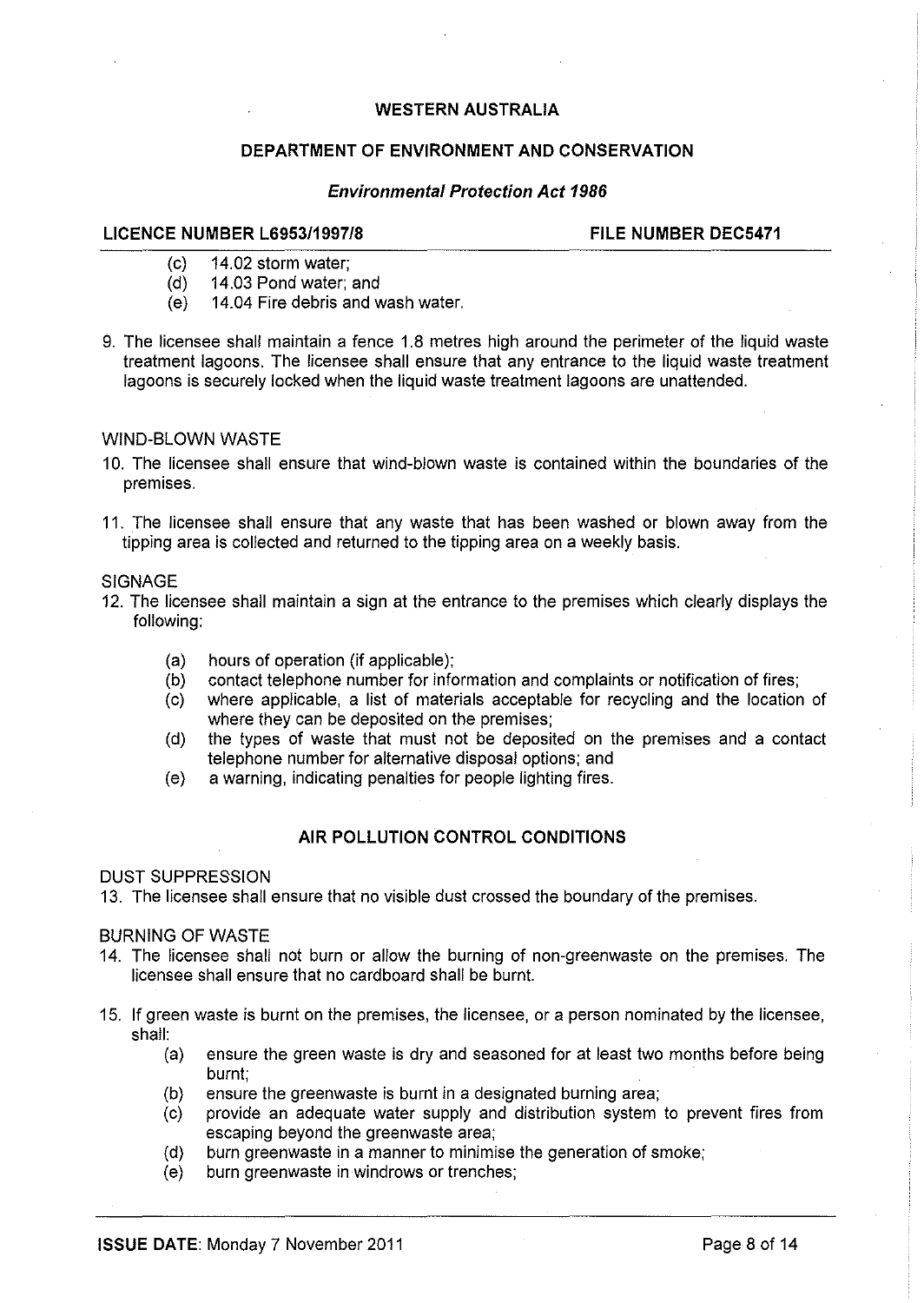# **DEPARTMENT OF ENVIRONMENT AND CONSERVATION**

#### **Environmental Protection Act 1986**

### LICENCE NUMBER L6953/1997/8 FILE NUMBER DEC5471

- (f) burning does not commence before 8 a.m. and the Fire Control Officer for the landfill site declares the area safe by 12 noon on the same day;
- (g) ensure that, from the time burning commences until the Fire Control Officer for the premises declares the area safe;
	- (i) a fire fighting vehicle carrying at least 500 litres of water, fitted with at least 30 metres of 19 mm diameter rubber hose and with a pump capacity capable of delivering a minimum of 250 litres of water per minute at a minimum of 700 kPA through a nozzle capable of projecting water by spray or by jet; and
	- (ii) 2 persons, who have such qualifications in fire fighting as are approved.
- 16. The licensee shall ensure that there are appropriate procedures in place at the premises so that any unauthorised fire is promptly extinguished;
- 17. The licensee shall ensure that an unauthorised fire on the premises is extinguished as soon as possible.
- 18. The licensee shall provide the Director with a report on an unauthorised fire within 14 days of the fire and include:
	- (a) details of the date, time and location of the fire;
	- (b) the time the fire was declared safe by the Fire Control Officer for the premises; and;
	- (c) the cause, or suspected cause, of the fire.
	- (d)

### **WATER POLLUTION CONTROL CONDITIONS**

#### STORMWATER MANAGEMENT

19. The licensee shall direct storm water away form the tipping area.

- 20. The licensee shall ensure storm water drains on the premises are kept clear to allow for drainage.
- 21. The licensee shall ensure that water that has come into contact with waste is diverted into a sump on the premises or otherwise retained on the premises.

# PROTECTION OF GROUND AND SURFACE WATERS

- 22. The licensee. shall maintain an undisturbed separation distance of at least three metres between the waste and the highest level of the water table aquifer at the premises.
- 23. The licensee shall maintain a minimum distance of at least 100 metres between the waste disposal site and any superficial water body.

# HYDROCARBONS/CHEMICALS

24. The licensee shall store liquid hydrocarbons within a facility with a floor and bunds of a permeability of less than 1 x 10<sup>-9</sup> metres per second, designed to contain not less than 110% of the volume of the stored hydrocarbons, at least 25% of the total volume of substances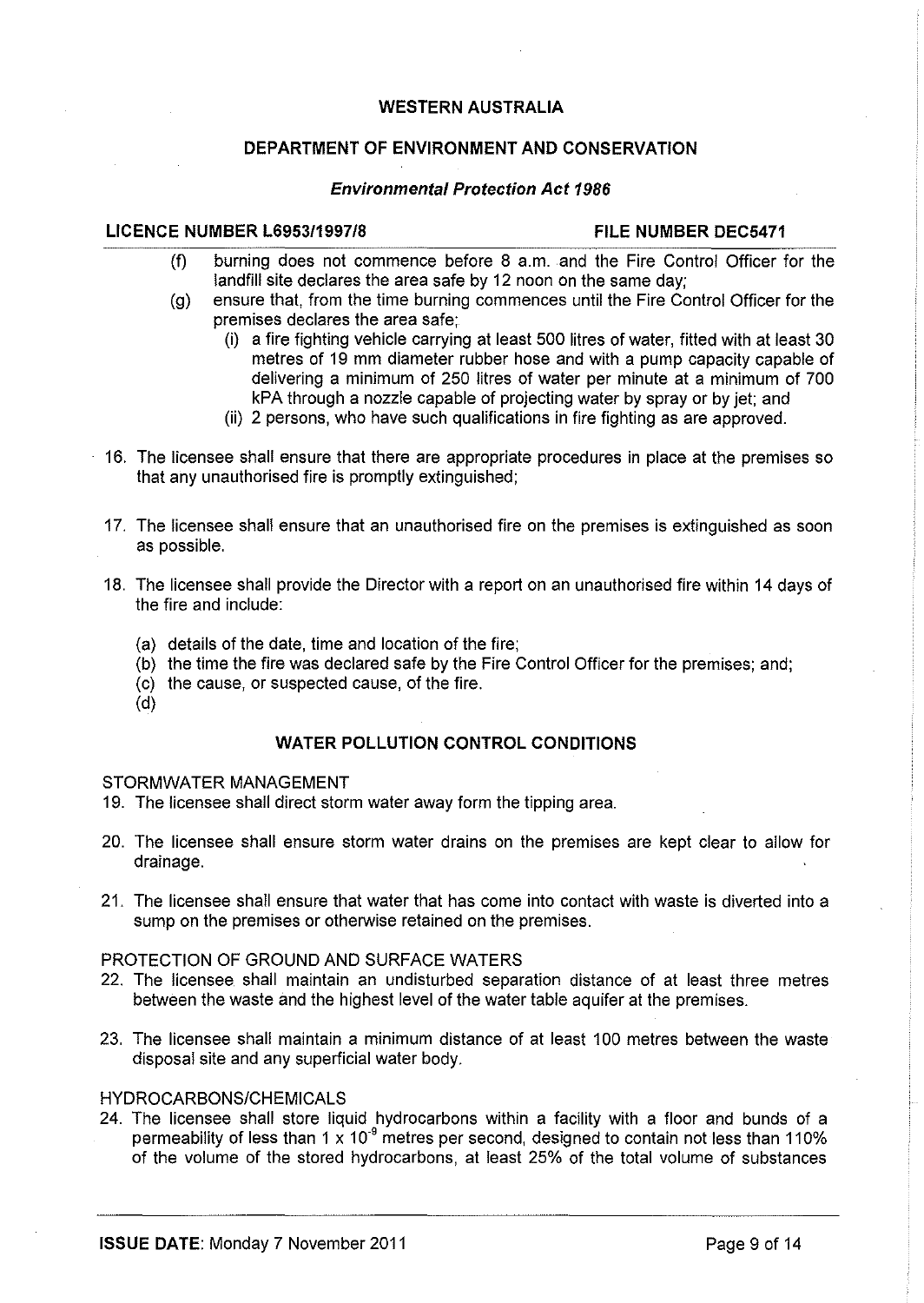# **DEPARTMENT OF ENVIRONMENT AND CONSERVATION**

#### **Environmental Protection Act 1986**

#### **LICENCE NUMBER L6953/1997/8 FILE NUMBER DEC5471**

stored in the compound and of sufficient capacity to capture rainfall, in accordance with the current version of Australian Standard 1940.

#### COMPLAINTS

25. The licensee shall keep a record of all complaints received at the premises concerning the environmental impact of the premises. The record must be dated and provide the following:

- (a) the date and time of the complaint;
- (b) the method by which the complaint was lodged;
- (c) personal details (if any) provided by the complainant;
- (d) wind direction and temperature;
- (e) the nature of the complaint; and
- (f) the action taken by the licensee in relation to the complaint, including follow-up actions.
- 26. The record referred to in condition 25 shall be available for viewing or copying during any inspection of the premises by DEC.

### **GENERAL REPORTING CONDITIONS**

#### ANNUAL MONITORING REPORT

- 27. The licensee shall submit to the Director by 30 November in each year, an Annual Monitoring Report which shall contain, but not be limited to:
	- (a) details of the landfill cells used for active filling during the Monitoring and Reporting Period;
	- (b) measures to control pests and vermin;
	- (c) measures taken to suppress dust;
	- (d) the results of any environmental monitoring undertaken at the site;
	- (e) a copy of the register and plan showing asbestos and clinical waste buried
	- (f) any changes to site boundaries, internal buffer zones, and asbestos waste disposal areas;
	- (g) measures taken to control windblown waste;
	- (h) any changed to the location of any surface drainage channels;
	- (i) average compaction rates; and
	- (i) details of any environmental complaints recorded as required by condition 25 of this licence, including the number of complaints, the general nature of the complaints and any action taken as a result of a complaint being received.

# ANNUAL AUDIT COMPLIANCE REPORT

28. The licensee shall by 30 November in each year, provide to the Director an Annual Audit Compliance Report in the form in Attachment 1 to this licence, signed and certified in the manner required by Section C of the form, indicating the extent to which the licensee has complied with the conditions of this licence, and any previous licence issued under Part V of the Act for the Premises, during the period beginning 1 November the previous year and ending on 28 October in that year.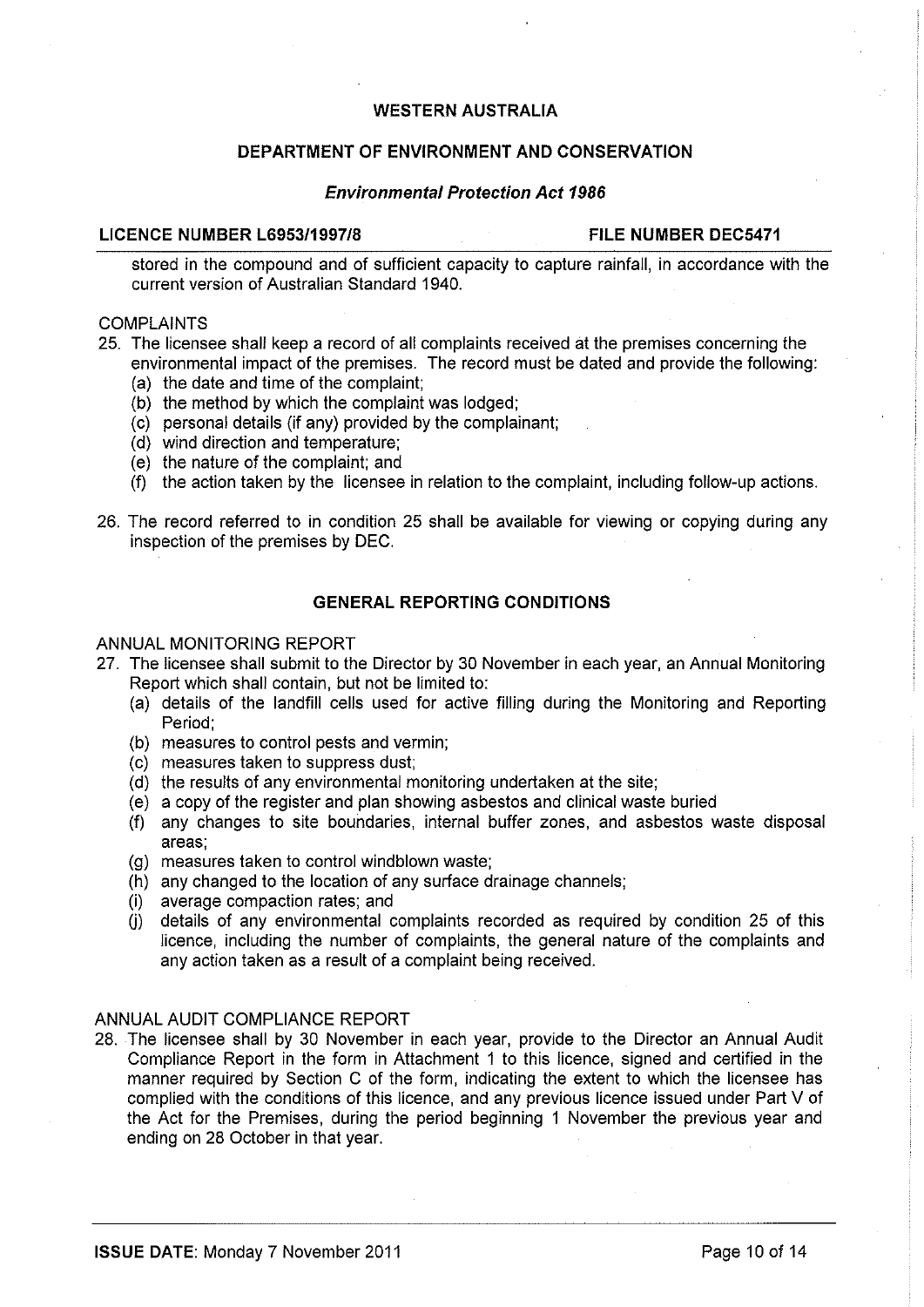# ATTACHMENT 1 - ANNUAL AUDIT COMPLIANCE REPORT

### LICENCE NUMBER L6953/1997/8 FILE NUMBER: DEC5471

# **SECTION A**

| <b>LICENCE DETAILS</b> |
|------------------------|
|------------------------|

| Licence Number:   | Licence File Number: |
|-------------------|----------------------|
| Company Name:     | ABN:                 |
| Trading as:       |                      |
| Reporting period: |                      |
| to                |                      |

# STATEMENT OF COMPLIANCE WITH LICENCE CONDITIONS

- 1. Were all conditions of licence complied with within the reporting period? (please tick the appropriate box)
	- Yes  $\Box$  Please proceed to Section C
	- No **D** Please proceed to Section B

Each page must be initialed by the person(s) who signs Section C of this annual audit compliance report

INITIAL: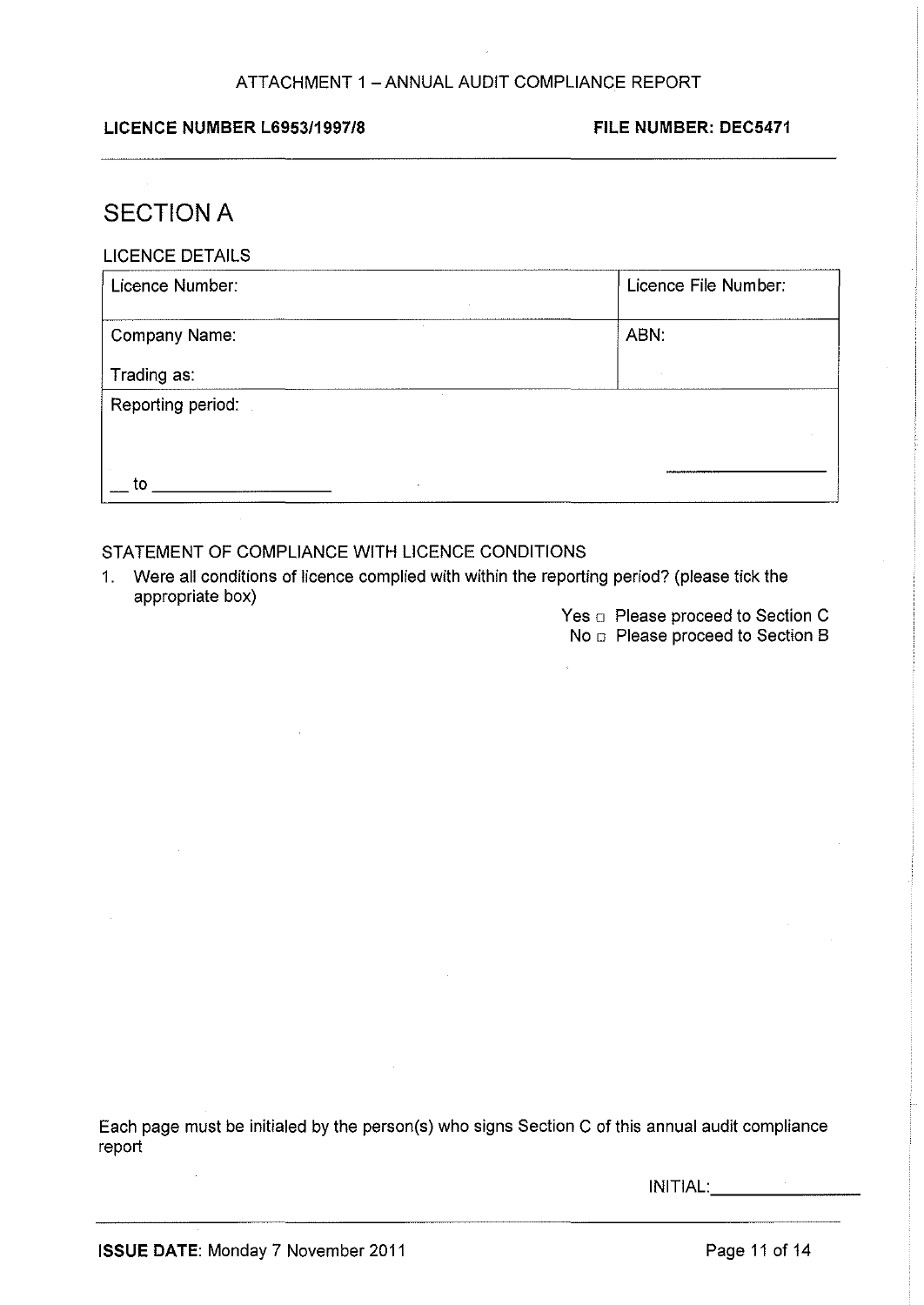# ATTACHMENT 1 - ANNUAL AUDIT COMPLIANCE REPORT

### **LICENCE NUMBER L6953/1997/8 FILE NUMBER: DEC5471**

# **SECTION B- DETAILS OF NON-COMPLIANCE WITH LICENCE CONDITION.**

Please use a separate page for each licence condition that was not complied with.

|                                                                                                                                                                                          | a) Licence condition not complied with?                                      |      |     |  |
|------------------------------------------------------------------------------------------------------------------------------------------------------------------------------------------|------------------------------------------------------------------------------|------|-----|--|
|                                                                                                                                                                                          | b) Date(s) when the non compliance occurred, if applicable?                  |      |     |  |
|                                                                                                                                                                                          | c) Was this non compliance reported to DEC?                                  |      |     |  |
| 」 Yes                                                                                                                                                                                    | Reported to DEC verbally                                                     | Date | 」No |  |
|                                                                                                                                                                                          | Reported to DEC in writing                                                   | Date |     |  |
|                                                                                                                                                                                          | d) Has DEC taken, or finalised any action in relation to the non compliance? |      |     |  |
| e) Summary of particulars of non compliance, and what was the environmental impact?<br>f) If relevant, the precise location where the non compliance occurred (attach map or<br>diagram) |                                                                              |      |     |  |
|                                                                                                                                                                                          | g) Cause of non compliance                                                   |      |     |  |
|                                                                                                                                                                                          |                                                                              |      |     |  |
| h) Action taken or that will be taken to mitigate any adverse effects of the non compliance.                                                                                             |                                                                              |      |     |  |
|                                                                                                                                                                                          |                                                                              |      |     |  |
| i) Action taken or that will be taken to prevent recurrence of the non compliance                                                                                                        |                                                                              |      |     |  |

Each page must be initialed by the person(s) who signs Section C of this annual audit compliance report INITIAL: \_\_\_\_\_ \_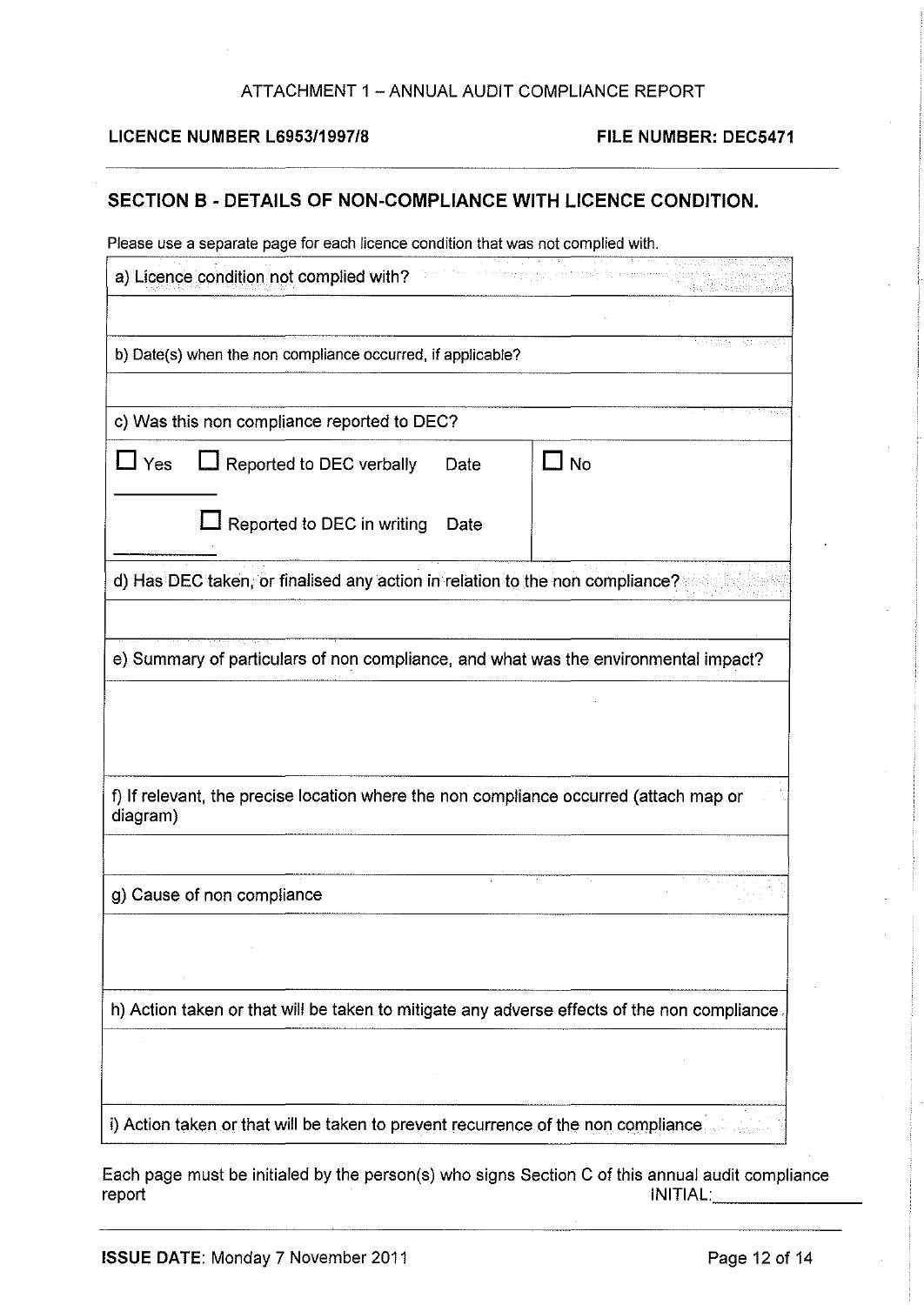#### LICENCE NUMBER L69531199718 FILE NUMBER: DEC5471

### SECTION C- SIGNATURE AND CERTIFICATION

This Annual Audit Compliance Report may only be signed by a person(s) with legal authority to sign it. The ways in which the Annual Audit Compliance Report must be signed and certified, and the people who may sign the statement, are set out below. Please tick the box next to the category that describes how this Annual Audit Compliance Report is being

signed. If you are uncertain about who is entitled to sign or which category to tick, please contact the licensing officer for your premises.

| If the licence holder is           |        | The Annual Audit Compliance Report must be signed and certified:                                                                                                            |  |
|------------------------------------|--------|-----------------------------------------------------------------------------------------------------------------------------------------------------------------------------|--|
| an individual                      | $\Box$ | by the individual licence holder, or                                                                                                                                        |  |
|                                    | O      | by a person approved in writing by the Chief Executive Officer of the Department of<br>Environment and Conservation to sign on the licensee's behalf.                       |  |
| A firm or other<br>unincorporated  | $\Box$ | by the principal executive officer of the licensee; or                                                                                                                      |  |
| company                            | $\Box$ | by a person with authority to sign on the licensee's behalf who is approved in writing<br>by the Chief Executive Officer of the Department of Environment and Conservation. |  |
|                                    | $\Box$ | by affixing the common seal of the licensee in accordance with the Corporations Act<br>2001; or                                                                             |  |
|                                    | $\Box$ | by two directors of the licensee; or                                                                                                                                        |  |
|                                    | $\Box$ | by a director and a company secretary of the licensee, or                                                                                                                   |  |
| A corporation                      | O      | if the licensee is a proprietary company that has a sole director who is also the sole<br>company secretary - by that director, or                                          |  |
|                                    | $\Box$ |                                                                                                                                                                             |  |
|                                    | $\Box$ | by the principal executive officer of the licensee; or                                                                                                                      |  |
|                                    |        | by a person with authority to sign on the licensee's behalf who is approved in writing<br>by the Chief Executive Officer of the Department of Environment and Conservation. |  |
| A public authority                 | $\Box$ | by the principal executive officer of the licensee; or                                                                                                                      |  |
| (other than a local<br>government) | $\Box$ | by a person with authority to sign on the licensee's behalf who is approved in writing<br>by the Chief Executive Officer of the Department of Environment and Conservation. |  |
| a local government                 | $\Box$ | by the chief executive officer of the licensee; or                                                                                                                          |  |
|                                    | $\Box$ | by affixing the seal of the local government.                                                                                                                               |  |

It is an offence under section 112 of the Environmental Protection Act 1986 for a person to give information on this form that to their knowledge is false or misleading in a material particular. There is a maximum penalty of \$50,000 for an individual or body corporate.

I/We declare that the information in this annual audit compliance report is correct and not false or misleading in a material particular.

|                              | NAME: (printed) ___________________________ |  |  |  |
|------------------------------|---------------------------------------------|--|--|--|
|                              |                                             |  |  |  |
|                              |                                             |  |  |  |
| SEAL (if signing under seal) |                                             |  |  |  |

ISSUE DATE: Monday 7 November 2011 **Page 13 of 14**